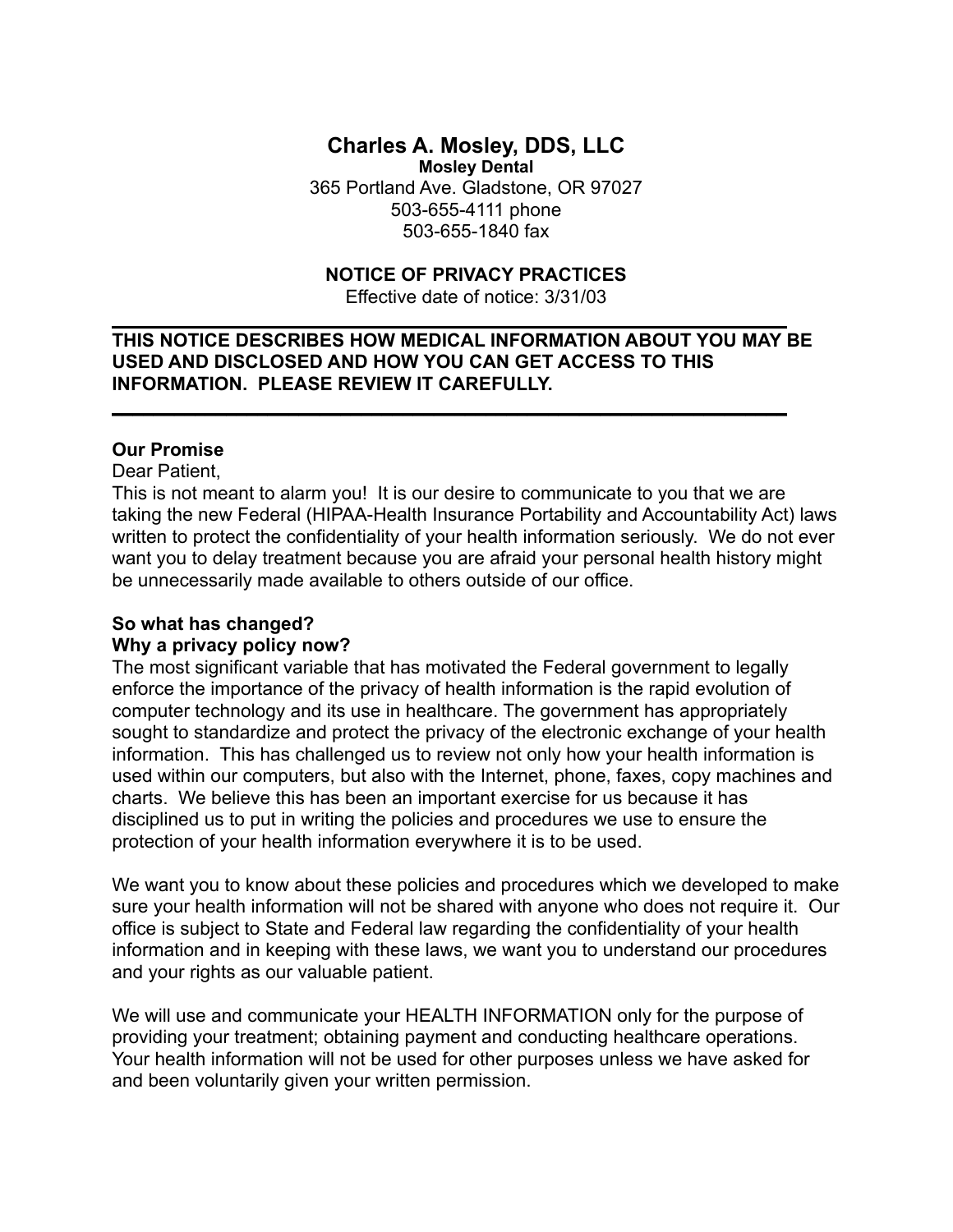# **How your HEALTH INFORMATION may be used**

# **To Provide Treatment**

We will use your HEALTH INFORMATION within our office to provide you with the best dental care possible. This may include administrative and clinical office procedures designed to optimize scheduling and coordination of care between hygienist, dental assistant, dentist and front office staff. In addition, we may share your health information with physicians, referring dentists/specialists, clinical and dental laboratories, pharmacies, or other personnel providing your treatment.

## **To Obtain Payment**

We may include you health information with an invoice used to collect payment for treatment you receive in our office. We may do this with insurance forms filed for you in the mail, or sent electronically. We will be sure to only work with companies with a similar commitment to the security of your health information.

# **To Conduct Health Care Operations**

Your health information may be used during performance evaluations of our staff. Some of our best teaching opportunities use clinical situations experienced by patients receiving care here at our office. As a result, health information may be included in training programs for students, interns, associates and business and clinical employees. It is also possible that health information will be disclosed during audits by insurance companies or government appointed agencies as part of their quality assurance and compliance reviews. Your health information may be reviewed during the routine processes of certification, licensing or credentialing activities.

## **In Patient Reminders**

Because we believe regular care is very important to your oral and general health, we will remind you of a scheduled appointment or that it is time for you to contact us and make an appointment. Additionally, we may contact you to follow up on your care and inform you of treatment options or services that may be of interest to you or your family.

In these communications there is an important part of our philosophy of partnering with our patients to be sure they receive the best preventive and restorative care modern dentistry can provide. They may include postcards, letters, telephone reminders, cell phone text messages or e-mail (unless you tell us you do not want to receive these reminders).

## **Abuse or Neglect**

We will notify government authorities if we believe a patient is the victim of abuse, neglect or domestic violence. We will make this disclosure only when we are compelled by our ethical judgement, when we believe we are specifically required or authorized by law or with the patient's agreement.

We may be required to disclose to Federal officials or military authorities health information necessary to complete an investigation related to public health or national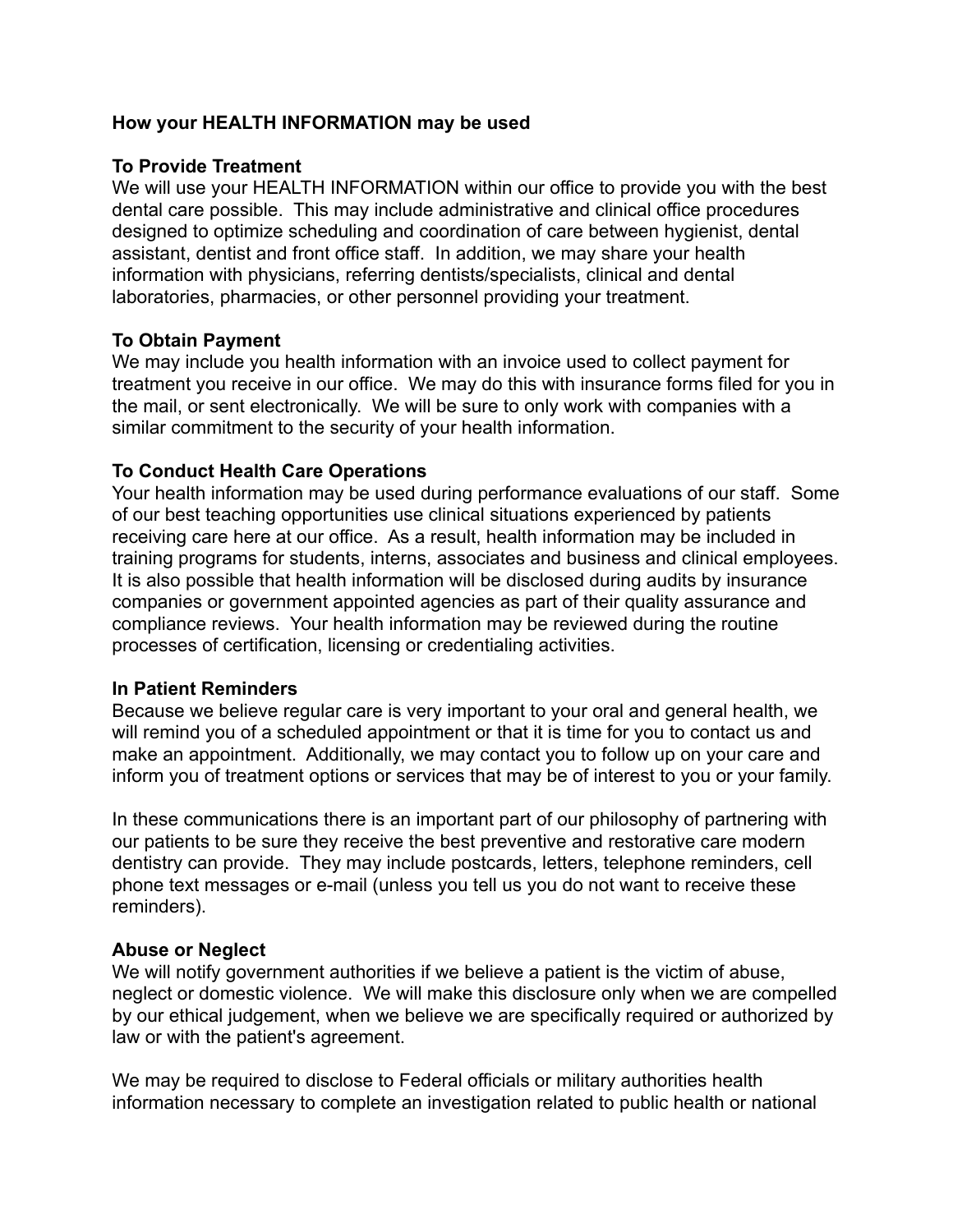security. Health information could be important when the government believes that the public safety could benefit when the information could lead to the control or prevention of an epidemic or the understanding of new side effects of a drug treatment or medical device.

## **For Law Enforcement**

As permitted or required by State or Federal law, we may disclose your health information to a law enforcement official for certain purposes, including under certain limited circumstances, if you are a victim of a crime or in order to report a crime.

### **Family, Friends and Caregivers**

We may share your health information with those you tell us will be helping you with your home hygiene, treatment, medications or payments. In case of an emergency, where you are unable to tell us what you want, we will use our best judgement when sharing your health information only when it will be important to those participating in providing your care.

### **Patient Rights**

This new law is careful to describe that you have the following rights related to your health information.

### **Restrictions**

You have the right to request restrictions on certain uses and disclosures of your health information. Our office will make every effort to honor reasonable restriction preferences from our patients.

## **Confidential Communications**

You have the right to request that we communicate with you in a certain way. You may request that we only communicate your health information privately, with no other family members present or through mailed communications. We will make every effort to honor your requests for confidential communications. Please let us know your specific requests, if any.

#### **Inspect and Copy Your Health Information**

You have the right to read, review and copy your health information, including your chart, x-rays and billing records. If you would like a copy of your health information, please let us know. However, we may need to charge a fee to duplicate and assemble your copy.

#### **Amend Your Health Information**

You have the right to ask us to update or modify your records if you believe your health information records are incorrect or incomplete. We will be happy to accommodate you as long as our office maintains this information. In order to standardize our processes, please provide us with your request in writing and describe your reasons for the change.